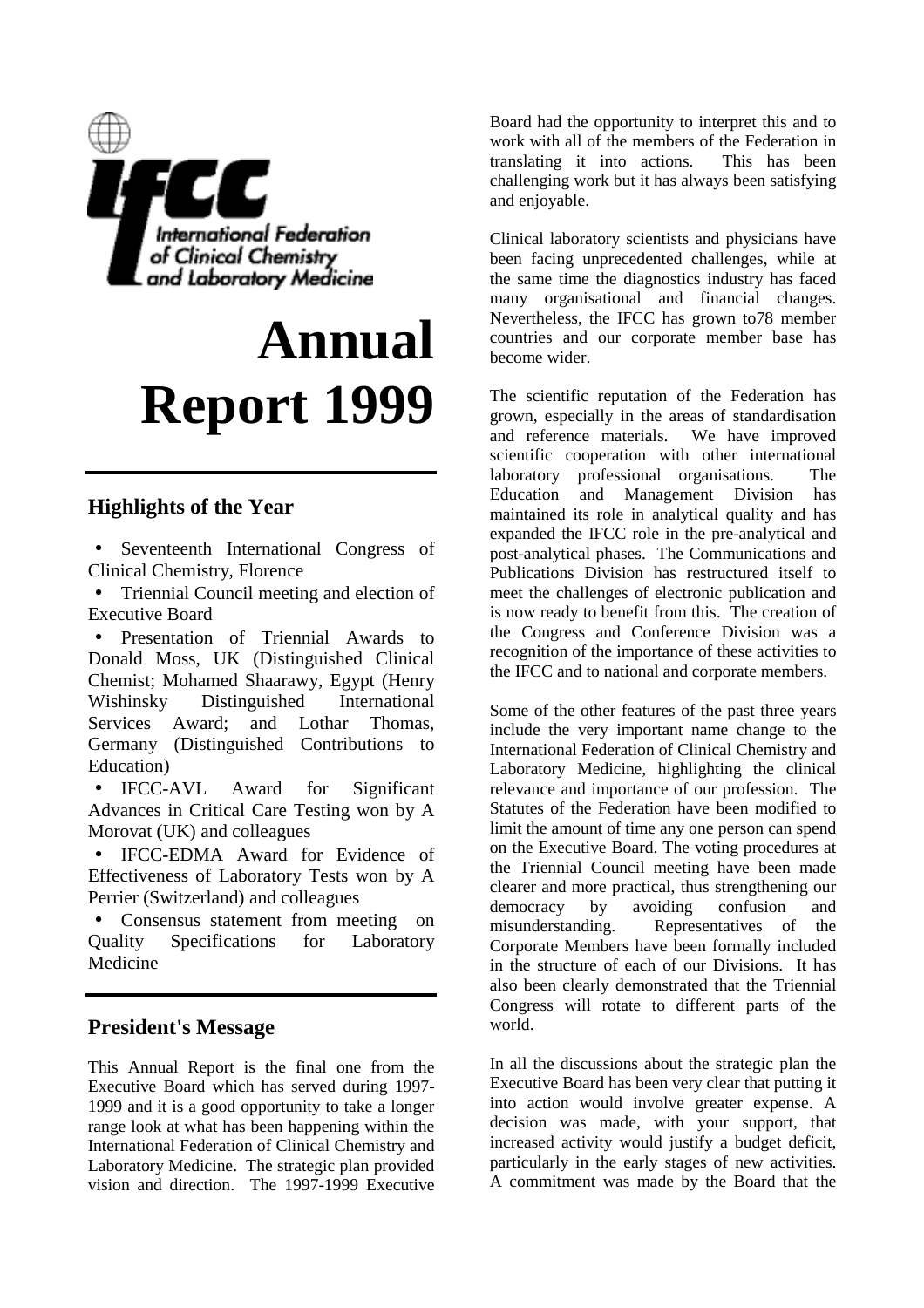deficit would be met from the reserves of the Federation, that it would not be allowed to continually increase, and that over a three year period there would be indications that it was beginning to decrease. In addition, this Board accepted the responsibility of presenting a financial plan that would move towards the end of budget deficits. All this has been put in place.

Towards the end of 1999 the Board successfully concluded discussions with the World Association of Societies of Pathology and Laboratory Medicine. The IFCC and WASP have issued a joint policy statement on "Principles of Clinical Laboratory Accreditation". Among many other points it clearly states that the laboratory can be directed by scientists or physicians, with the appropriate initial qualifications and specialised post-graduate professional education and training in clinical laboratory work. This is a vitally important statement for the members of our national societies.

None of this would have been possible without the professional and dedicated support of the IFCC Technical Secretariat. The complexity of the Federation has increased. The need to move to a larger and stronger Head Office structure has been accepted by the Board. To maintain operational efficiency and effectiveness, while at the same time being financially responsible, this major change will be phased in over a three to five year period.

Large organisations can appear very distant and unreal. One of my goals as President has been that this Board should be present to you as real people, not simply as names holding official positions. We have tried to visit as many countries as possible, to get to know many of you so that we can indeed refer to you as friends and colleagues. To a great extent we have succeeded. However, it is not possible to meet everyone and we hope that the next Board will be able to continue the process of making good contact with as many members as possible.

I would like to thank Gérard Siest, John Whitfield, Laszlo Muszbek, and Hartmut Wetzel, who are all leaving the Board after devoting much time and their considerable talents to the benefit of the IFCC. You have been well served by them and we all thank you for having given us the opportunity to both lead and serve.

There is so much professional, scientific and educational excitement and challenge to which we can all look forward. I have every confidence that under the leadership of Professor Mathias Müller, the next Executive Board will work hard to meet your needs and expectations and further expand the vision and role of the International Federation of Clinical Chemistry and Laboratory Medicine.

M J McQueen President, 1997-99

# **1999 Triennial Council Meeting**

At the Council meeting in Florence, representatives of fifty-one of the Members of IFCC gathered to hear reports of activities in 1997-99, to raise issues for EB consideration and action, and to elect the EB for the next three years.

The following were elected to serve on the IFCC EB from 2000 to 2002: Mathias Müller, President; Carl Burtis, Vice-President; Renze Bais, Secretary; Paolo Mocarelli, Treasurer; Wieland Hölzel, Corporate Representative; and Rosa Sierra Amor, Chris Lam, Gassan Shannon, Members. Matthew McQueen will continue on the EB as Past President.

# **Executive Board (EB)**

EB met three times in 1998, in Mexico City, Mexico; Florence, Italy; and Antalya, Turkey. The last meeting included the newly elected members of the EB for 2000-2002, to familiarise them with current issues and facilitate the transition. Each of the EB meetings took place at a national, regional or international conference to increase the contacts between EB members and clinical chemists from national societies.

At the meeting in Mexico City the EB reviewed the Actions arising from the Strategic Plan, in preparation for the Council meeting in Florence. EB was greatly assisted by the work of Jerry Galwas and Peter Lehman, who have been working throughout this and the previous EB's terms to help with the planning process.

Also during 1999, IFCC co-sponsored an important meeting in Stockholm on Quality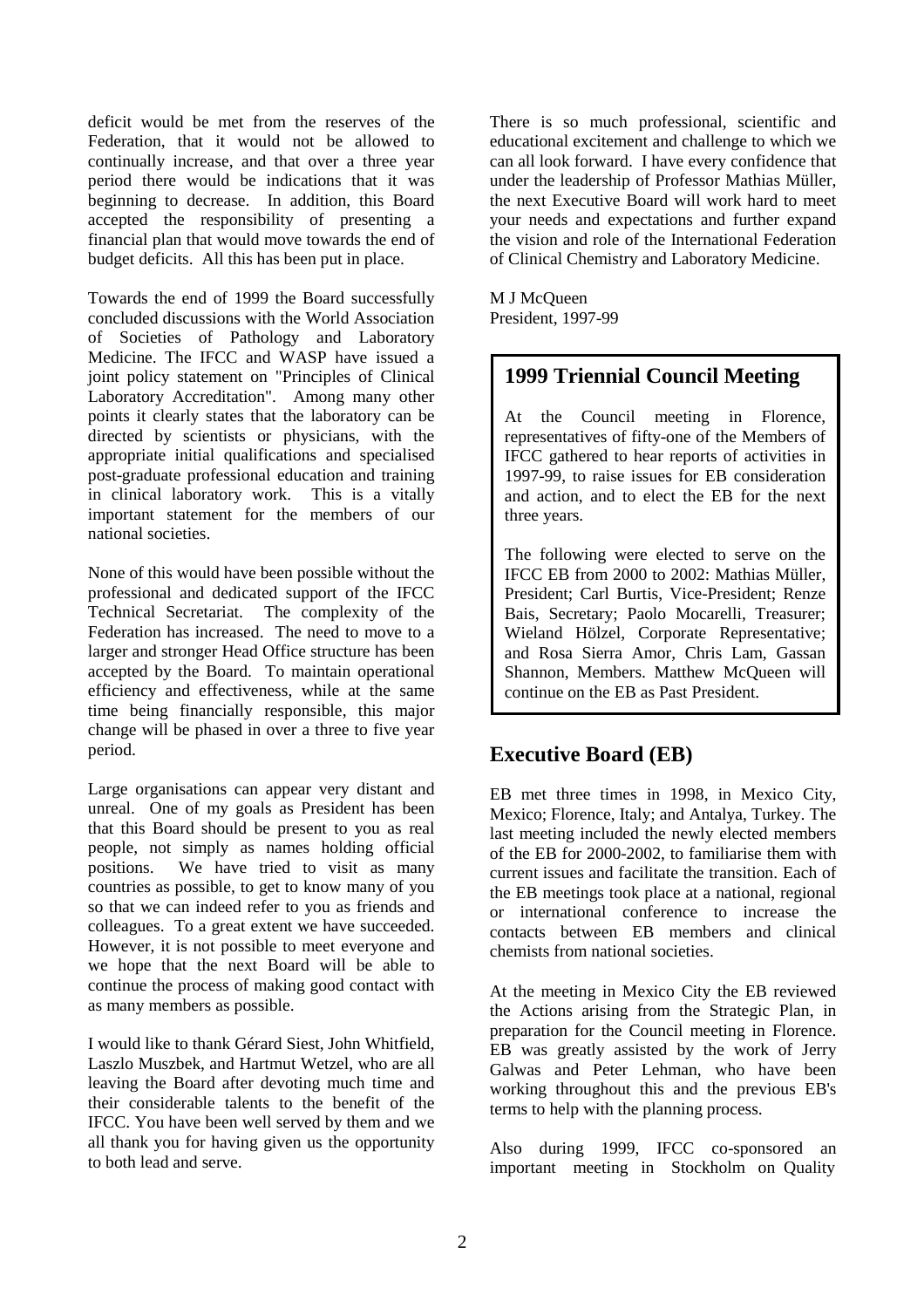# **A quick view of IFCC finances for 1997-1999**

As shown in the first Figure below, income and expenditure were broadly in balance over the three years 1997-99. As usual, the third year which contained the International Congress of Clinical Chemistry showed a positive outcome whereas in 1997 and 1998, expenditure exceeded income**. The overall result across the 1997-99 triennium was a surplus of 31,000 Swiss Francs.**



The major sources of income are Members' and Corporate Members' subscriptions, ICCC profits, and contributions towards Scientific Division projects and specialised conferences. The pattern of IFCC expenditure, aggregated across the three years, is shown in the pie chart below. The major items of expenditure are within the Scientific Division (SD) and in maintaining the infrastructure of our organisation. The three other Divisions account for just over a third of the expenses.

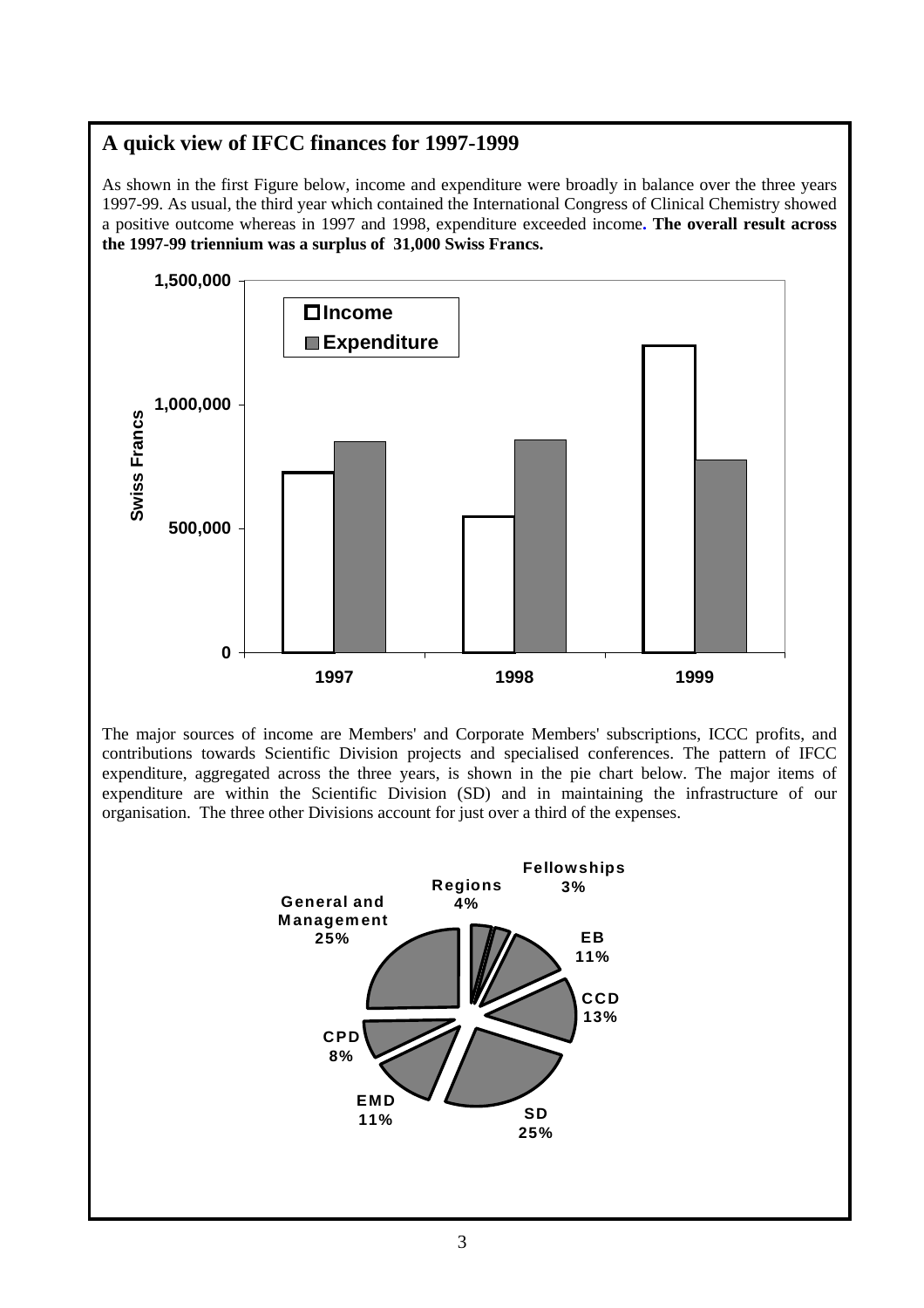Specifications for Laboratory Medicine. This meeting, initiated by IUPAC, attracted over 100 participants from 26 countries and produced a consensus statement setting out the ways in which analytical performance specifications should be derived. The proceedings of this conference have been published and the consensus statement has been widely circulated. This collaboration, based on professional experience and data, is increasingly important at a time when standards organisations are active in discussing quality standards, and it is essential that clinical chemists use all available routes to influence this process.

## *Awards*

The IFCC Awards were increased by the addition of a new lifetime achievement award, for Distinguished Contributions to Education, and a new award for scientific work in the field of evaluation of usefulness of laboratory tests. The former award is sponsored by Beckman Coulter and the latter by the European Diagnostics Manufacturers Association. The IFCC is also grateful to Bayer for their continuing sponsorship of the Distinguished Clinical Chemist and the Henry Wishinsky Awards, and to AVL for sponsorship of the IFCC-AVL Award.

The Awards Committee for 1997-99 comprised Mathias Müller (Vice-President), David Bruns (USA), Oswald Müller-Plathe (Germany) and Kwang-Jen Hsaio (China - Taipei). They solicited and assessed the nominations from National Societies for the three major awards and participated in the judging of the IFCC-AVL and IFCC-EDMA prizes. The Awards Committee was assisted by Werner List (Austria) for the IFCC-AVL Award and by B van Weemen (Netherlands) and Wieland Hölzel (Germany) for the IFCC-EDMA Award. More than 150 manuscripts and publications were submitted and reviewed for the latter two awards. The proceedings of the IFCC-AVL Award have been published as Advances in Critical Care Testing, edited by W F List, M M Müller and A St John.

#### *Professional Scientific Exchange Programme*

In 1998 this programme for young colleagues (less than 40 years of discipline was founded and welcomed by the IFCC membership. The idea behind this<br>programme was to encourage programme was to encourage twinning between laboratories and to support training and scientific work on an individual

basis. During 1999, 12 applications for this IFCC initiative were received and 7 scholarships (long-term visit: 1, short-term visits: 6) were granted. The young colleagues came from Croatia, Mexico, Romania, Turkey, and Vietnam. They were trained in laboratories in Austria, Hong Kong, Italy, Luxemburg, and Sweden. The topics and techniques dealt with during these visits were related to cellular surface markers, cytokines, oxygen radicals, diabetes mellitus, inborn errors of metabolism, flow-cytometry, immunoassays, and molecular biology techniques.

Two reports of training visits have been published in eJIFCC so far and others will follow soon. The following reports are available:

- Nguyen Thi Muoi (Vietnam): Personal Educational Programme in Sweden
- Elena Bochukova (Bulgaria): Characterisation of candidate gene for DYT3.

# *IFCC Office*

The increasing activities of the IFCC, and the need to provide administrative support to IFCC volunteers, have led to an increase in the staff at the Technical Secretariat in Nancy. Technical aspects of the Web-based activities of IFCC have also been centralised and form an important part of the work. In recognition of these changes, the Technical Secretariat has been renamed as the IFCC Office, refurbishments are being undertaken, and extra staff are being recruited.

# **Communication and Publications Division (CPD)**

The members of the Communication and Publications Division for 1999 were Bernard Gouget, (France) (Chair), Gordon Challand, (UK) (Secretary, Liaison CCLM), Andreas Rothstein, (Colombia) (News Editor), Johan Waldenstrom, (Sweden) (Chief Editor eJIFCC), Craig Webster, (UK) (Web Coordinator), Andrew Wootton, (Australia) (eJIFCC and Web Assistant), and Stephanie Wells, (Corporate Representative). Rosa Sierra-Amor acted as EB Liaison.

The CPD met as a whole group on two occasions. The first was in New York, to analyse the outcomes of its actions within the strategic plan, and to develop external communications. The second was in Florence at the ICCC, at which the CPD organised a 'cyberstand' which made it possible to promote the web-site, to provide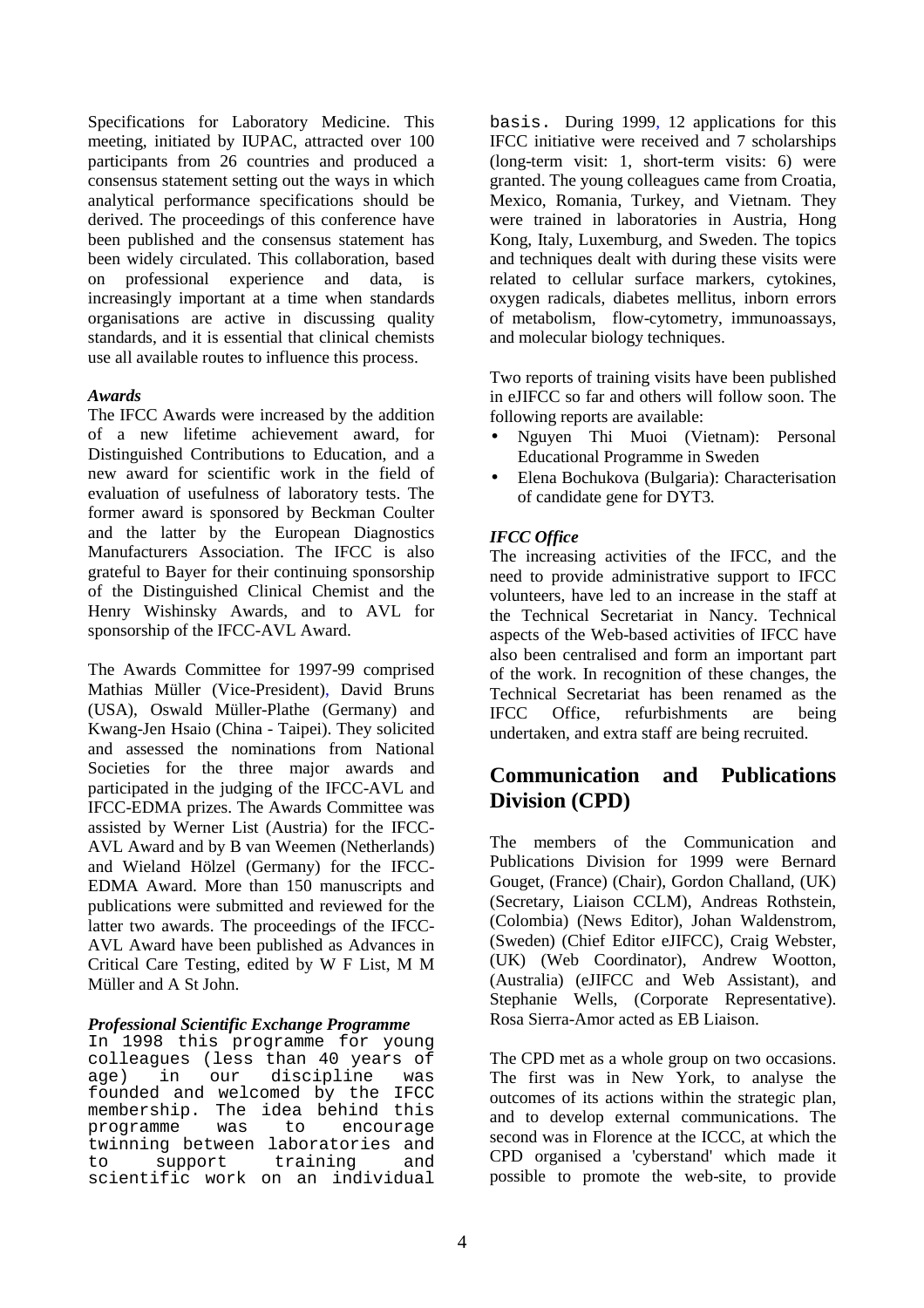access to publications, and to better respond to the needs of the other Divisions and the IFCC membership.

The CPD reconfirmed and reinforced the use of electronic communication. The CPD has formalised e-mail for discussions, this now being the preferred means of communication between IFCC volunteers and many of the National Societies. It was agreed that setting up an email discussion forum had facilitated communication between CPD members and the other IFCC groups.

The major objective of the CPD is to communicate the work of the IFCC to clinical laboratory scientists, physicians and health policy makers worldwide, thereby providing continuing education in both printed and electronic forms, and at the same time promoting the image of the IFCC to its individual members, to industry and to the world at large. Public relations is also an important, implicit, role for the CPD. One of the priorities for the CPD in 1999 was to redefine its mission around the following objectives:

- define the types of communication and of multimedia training that might be proposed to IFCC members
- identify, evaluate, ensure continuous technical awareness, and act as a central point for access to existing 'products', notably those coming from Working Groups, National Societies and Corporate Members
- develop new products, such as the redesigned web-site
- make widely available new techniques for professional training, (such as self-training, and tutorials) together with the other Divisions
- prepare the most appropriate supporting techniques for widespread use of the new teaching techniques.

In pursuing these objectives, CPD undertook a range of new and continuing actions in 1999.

# **Activities at the XVIIth ICCC: Worldlab'99**

In collaboration with the Technical Secretariat, the CPD organised the IFCC booth. Posters presented the Divisions and their activities, and there was distribution of reports from Working Groups, interactive forums with members, and promotion of future congresses. Posters listing

members of Divisions were displayed on the booth. The IFCC publicity brochure was distributed on the booth and at the opening ceremony. The publicity brochure for the IFCC is also available as a download from the IFCC web site.

The IFCC stand at Worldlab'99 included a demonstration of the IFCC web site during the entire meeting. The demonstration was a big success, leading to a CPD decision to organise (with the support of the Corporate Members) a Cyber-stand or a Cyber-cafe during future official meetings of IFCC. The IFCC Cyber-stand has been present both at congresses organised under the auspices of IFCC (Florence, June 99) and also with help from IFCC Corporate Member Agilent Technologies at the AACC in New Orleans. The stand encourages familiarity with the use of personal computers and with searching for information on the World-wide web.

The ICCC was also used to organise an Editors' Breakfast for editors of the National Societies' journals. The purpose was to present the new rules for publishing scientific texts from IFCC and the collaborations with other journals.

#### **IFCC Web Site**

Craig Webster, as Web Coordinator, with the aid of the Web Coordinator assistant (Andrew Wootton) and the CPD have closely collaborated to define the content and design of the IFCC web site, the electronic publication eJIFCC and new documents, and to coordinate the Internet activities of the IFCC. The Web Coordinator works closely with the web specialist and the Technical Secretariat to ensure that the web site is well maintained and works correctly. The web coordinator is the chair of the WWW-WG whose role is to develop and enhance the IFCC web site.

The web site is now well established with an average 1500 visits per month. The aim of the web site is to promote the IFCC, disseminate IFCC documents, and provide access to the eJIFCC and other resources for people interested in clinical chemistry and laboratory medicine. After several modifications, a consistent look and feel to the site has been introduced using a new design intended to project a professional image of IFCC to the world. The web site is registered as www.ifcc.org and maintained in Nancy, France by the web specialist (Jean Marie Ziegler) who updates the site with information supplied by the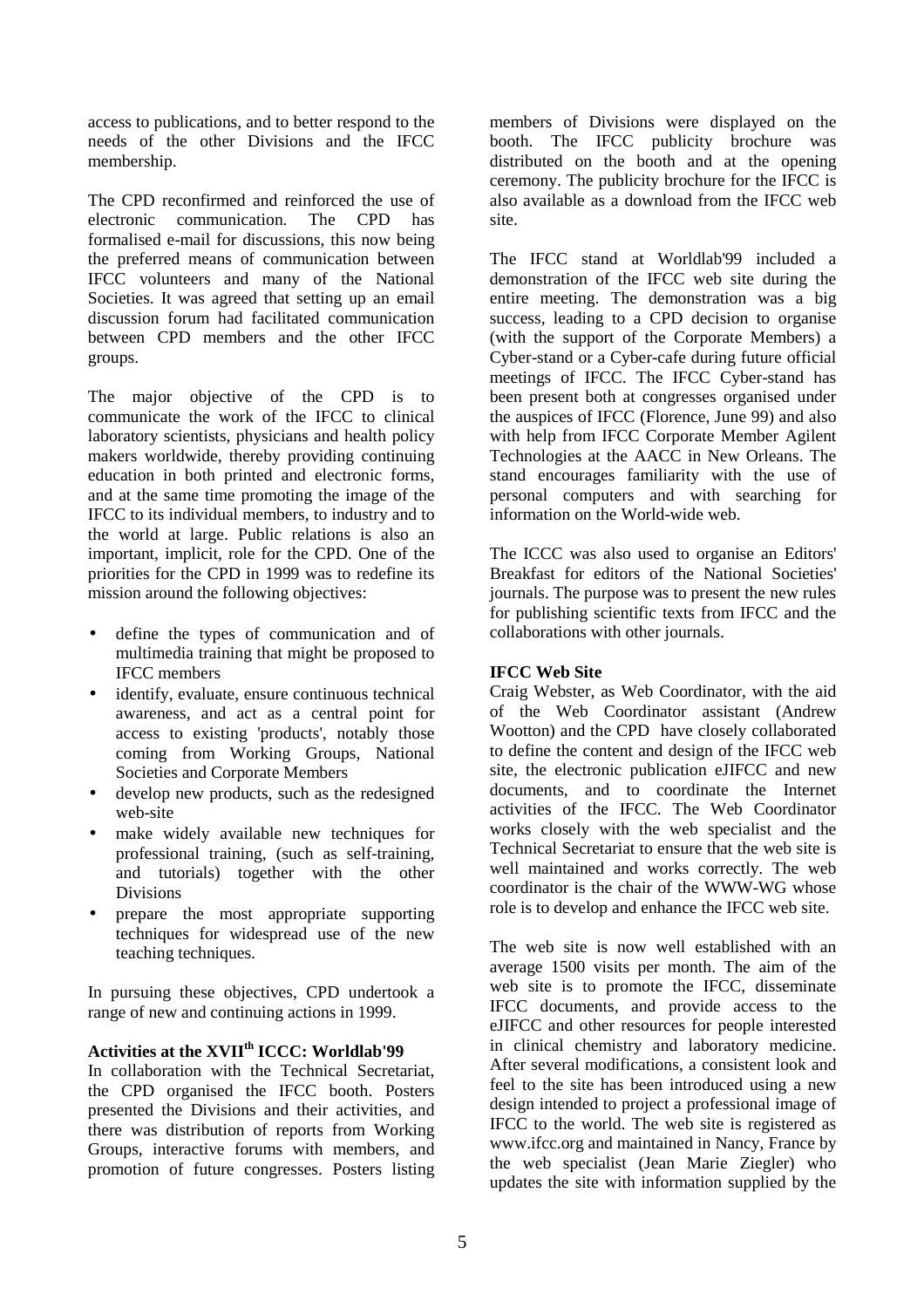Technical Secretariat, after approval by the Web Coordinator.

The current site shows the organisational structure of the IFCC, with dedicated subdirectories for the EB and each of the divisions. (SD, EMD, CPD, CCD). The material presented is equivalent to the content of the IFCC Handbook, recent strategy papers and, for some Divisions, extra material which has been developed with specific Working Groups / Committees. In addition, the interactive functions include links to member societies and Corporate Members, to a database of IFCC and other biomedical meetings and conferences, and to a system of mailing lists.

The web site promotes a multidisciplinary approach to patient care by obtaining educational material, making it available on the web site and by providing links to other relevant resources. The web site will promote the patient-orientated approach by publishing pathophysiological articles in eJIFCC and by providing links to other relevant resources.

#### **Publication of Recommendations and other IFCC documents**

Following an agreement with IFCC, Walter de Gruyter and Co gives 100 pages per year in their journal *Clinical Chemistry and Laboratory Medicine* (CCLM) to IFCC to publish news, approved recommendations and other documents such as guidelines, position papers, reports, evaluations, etc. The copyright for these contributions is held by IFCC. In parallel with the paper version of CCLM, the IFCC web site has a link to the web site of CCLM which allows the IFCC documents to be consulted by all members at no cost.

Gordon Challand is responsible for editing IFCC recommendations and documents. He is also the contact person for other editors, who can publish IFCC scientific documents from CCLM, with permission from the CPD Chair and quoting the CCLM version as the source. Taking into account the agreement with Walter de Gruyter, the CPD has prepared a new version of the process for publishing IFCC recommendations.

# **Electronic Journal of the IFCC (eJIFCC)**

The JIFCC-Editorial Working Group is a new Working Group to be established, including Johan Waldenstrom as Editor in Chief. The JIFCC has been converted to a wholly electronic publication, now called eJIFCC. This occupies a separate

subdirectory of the main IFCC web site. A new layout has been designed. Development will continue to ensure that this publication continues to grow and attract attention.

Three issues of eJIFCC have been published. The content is oriented towards educational articles and updates. An email list has been created in order to better appreciate the use and impact of the journal. The instructions for authors have been re-written in order to more easily acquire the texts. The content and layout of the journal have been rewritten in order to facilitate the acquisition of text. Significant issues remain, relating to eJIFCC's niche and the target audience. It should not duplicate the role of other established journals, many of which have their own on-line version, and it must attract people to use the IFCC website.

## **IFCC News**

Andreas Rothstein (News Editor) has created a News-WG in order to prepare eJIFCC news in a format that is easily understood and modeled along the lines of the newsletter. The news is published in CCLM (four issues in 1999) and in eJIFCC on the IFCC web site. The web site is used to help in the collection of news from members.

#### **Future Goals**

The experience in 1999 suggests that in the next year CPD should further reinforce the web site, and develop a plan for the professional external promotion of IFCC, together with the Corporate Member (Stephanie Wells).The challenges for the CPD in 2000 are to:

- Maintain the integrity and image of IFCC as a scientific organisation
- Enhance the key position of IFCC through provision of improved communications within Clinical Chemistry and Laboratory Medicine.
- Provide opportunities to increase revenues of IFCC.

The major opportunity for differentiation and growth appears to lie with the web site, as the primary means of both Communication and Publications.

# **Congress and Conference Division (CCD)**

Membership of the Congress and Conference Division for 1999 comprised: Graham Beastall (UK) (Chair); Joseph Lee (Hong Kong); Josefina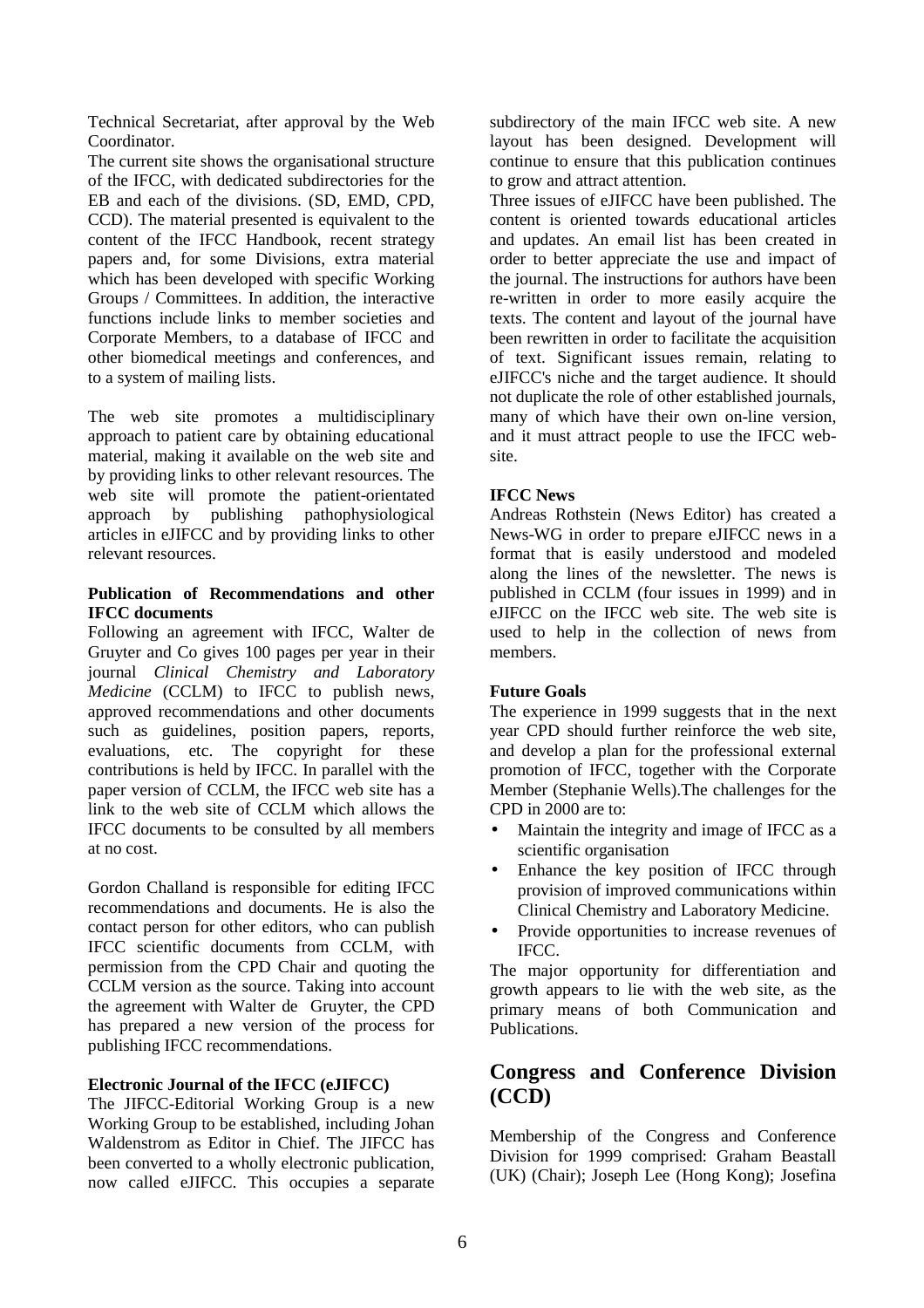Mora (Spain); Thomas Moyer (USA); Lasse Viinikka (Finland); Hermann Wisser (Germany); Paul Whitlock (Corporate). In addition Gerard Siest served as EB Liaison and Francesco Dati as **Consultant** 

 Membership changed significantly during the year as the Division said thanks and farewell to Oren Zinder (Israel) (former Chair), Jerzy Naskalski (Poland) and Francesco Dati (Germany). CCD welcomed in their place three new faces to IFCC in Joseph Lee, Josefina Mora and Lasse Viinikka. They also managed to retain the invaluable services of Francesco Dati for his work in collating the rolling program of conferences and meetings. Six Associate Members from a wide geographical base were introduced to CCD to provide balance.

The Division met twice during 1999, in June in Florence in association with the ICCC and in November in Dusseldorf in association with MEDICA and MediLab.

The main work of CCD continues to be liaison with and support for the organising committees of International Congresses of Clinical Chemistry (ICCC) and Regional Congresses of Clinical Chemistry (RCCC). During the year communication took place with the organisers of the Florence, Kyoto and Orlando International Congresses, and with AFCB, APFCB, COLABIOCLI and FESCC over their forthcoming Regional Congresses.

The highlight of the year was the  $XVII<sup>th</sup>$ International Congress of Clinical Chemistry (WorldLab 1999) in Florence - a magnificent Congress which was successful in every way and a triumph for the organising team. During 1999 CCD played a leading role in receiving and processing applications for the ICCC in 2005 the eventual decision going in favour of Orlando in the USA.

CCD continues to provide information and advice, as required, for the program of specialist Master Conferences (Bergmeyer, Beckman, Roche) organised by the Scientific Division and the respective Steering Committees.

CCD has also developed a scheme to encourage other organisations to hold its meetings under the auspices of the IFCC. Through this scheme IFCC members get to learn about excellent scientific meetings and the organisers benefit from the

status and publicity that IFCC support can provide. Ten meetings were accorded IFCC auspices during 1999.

CCD has made increasing use of the IFCC Website during the year. All CCD Guidelines are now available, as is the rolling program of conferences and meetings and the application form for obtaining IFCC auspices. In addition, Regional contacts for IFCC Corporate Members may now be located. It is planned to expand this service during the year with a full package of conference support being made available through this medium.

Finally, CCD is working closely with the Executive Board to define the contribution that scientific congresses, conferences and meetings should make to IFCC in the interests of both the organisation and its members.

# **Education and Management Division (EMD)**

The EMD activities for 1999 were overseen by Peter Wilding (USA), Chair; Marek Dominiczak (UK), Michael Mayer (Israel), Risto Heikkinen (Finland), Daniel Mazziotta (Argentina) and Ian Wilkinson (Canada) as Members. They met in Florence, and again in London in November, to review and set directions for this Division.

# **Courses**

A Master Course was held in Prato, Italy immediately prior to the ICCC, and a Workshop in Florence, Italy at the Congress itself. In addition, a project entitled Public Understanding of Science and Health (PUSH) was organised in collaboration with the EMD. This project operated in Italian schools and culminated with meetings held at the ICCC. In each case EMD members participated and collaborated with local organisers.

The EMD is in active contact with the organisers of the following and participation by the EMD is anticipated:

- IFCC/Roche Conference in Kyoto in 2000
- Chinese National Conference in Hong Kong in June 2000
- Ninth Asian Pacific Congress in New Delhi in 2001
- XVIIIth ICCC 2002 in Kyoto, Japan.

**Committees and Working Groups**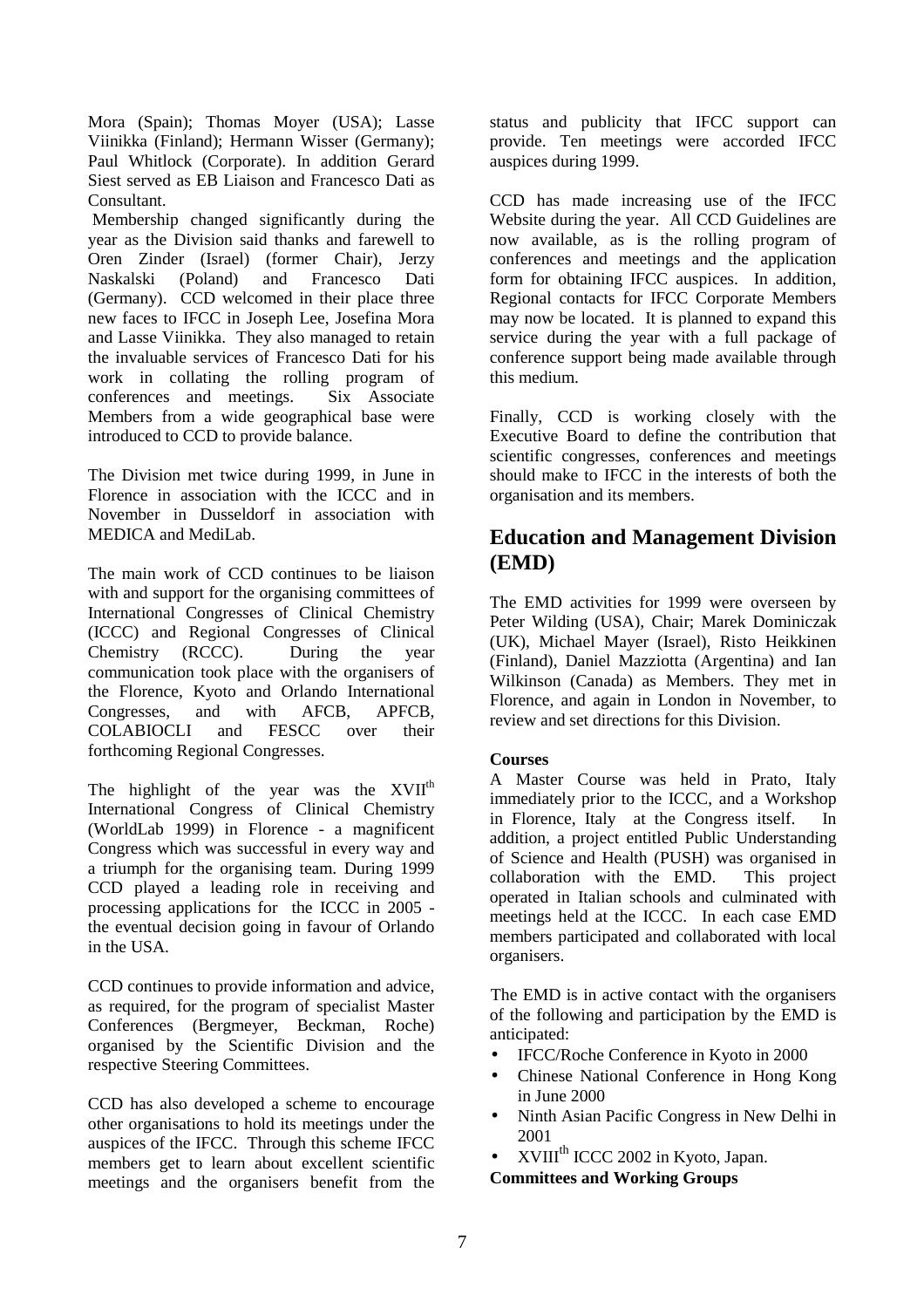#### *Analytical Quality*

Projects in Latin America were continued in 1999 and proposals for similar activities in Bulgaria, India and Iran are under consideration. These projects consist of distribution of donated control sera and reports on test performance for participants. Information on outcomes was presented at the IFCC General Conference and at a number of meetings within Latin America. Follow-up and continuation of EQA activity in participating countries is important and may be helped through further serum donations or through local production.

Pilot studies between Germany and Argentina to create a network of Reference Laboratories for enzyme measurements were completed in 1999 and details were reported as a poster at the ICCC.

Translations of the document "Fundamentals for EQA" are now available in nine languages and distribution has taken place.

#### *Financial Laboratory Management*

The C-FLM participated actively in the Master Course held in Prato. Closed and Open Meetings were held in Florence in June 1999. The report on the Field Study of Laboratory Organisation and Management Cases: Slovakia and Czech Republic, (Heikkinen et al) published in cooperation with Jan Balla and Gustav Kovacs, Slovakia 1999 has now been widely distributed.

#### *Systematic Reviews In Laboratory Medicine*

The C-SRLM participated actively in the Master Course held in Prato and held an open meeting in Florence. At the ICCC, the Chair of C-SRLM gave an overview lecture in a symposium on Evidence Based Medicine with about 500 attendees. Two posters were presented. The C-SRLM also participated in the Cochrane Congress in Rome in October, 1999 and it has been agreed that the committee will maintain a contact member for C-SRLM to the Cochrane Committee on Screening and Diagnostic Tests.

The C-SRLM is continuing to develop a data base and to monitor other activities and databases for systematic reviews.

#### *Visiting Lecturer Program*

The VLP provided lecturers in four countries in 1999 (Paraguay, Japan, China and Uruguay). Several requests for use of the VLP have been

received for 2000/2001 including support for meetings in Mexico and Zimbabwe.

## *Curriculum Development*

This committee was established in 1999 and the intention is to examine curricula for medical students and for Clinical Chemists. The Committee will have links with Working Groups for specific areas of the world. A combined meeting was held with a Working Group for a project in La Plata, Argentina which will be completed in 2000.

# *Molecular Biology Teaching*

The committee organised a course in connection with the  $1<sup>st</sup>$  International Congress of Clinical Molecular Biology in June 1999 in Florence, Italy. Also, this committee will operate a major Practical Training Course in Kyoto in 2000 and is exploring opportunities for providing help and advice in forthcoming meetings in Rabat, Morocco and Mexico.

# **Scientific Division (SD)**

During 1999, the following members served on the SD Executive Committee: Carl A. Burtis (USA) (Chair); Jean Claude Forest (Canada) (Vice-Chair); Jos H H Thijssen (Netherlands) (Secretary); Yoshihisa Itoh (Japan); John G Ratcliffe (UK); Andrew St. John (Switzerland); Rudolph Tauber (Germany). Three meetings of the SD were held in 1999, in Schaffhausen, Switzerland; Florence, Italy; and Sao Paolo, Brazil.

#### **International Organisations**

SD maintains contact and collaborates with many international organisations interested in standardisation issues. These include:

## *Institute for Reference Material And Measurement (IRMM )*

Projects on HbA1c, enzyme reference material, and cortisol matrix based reference material. are running in cooperation between IRMM and IFCC. The cortisol material is now available and the package insert that will be included has been reviewed and approved by the SD. Projects on HCG and myoglobin are under discussion. Because of the close relationship that is developing between the SD and the IRMM, a member of the IRMM will be asked to attend one of the SD annual meetings.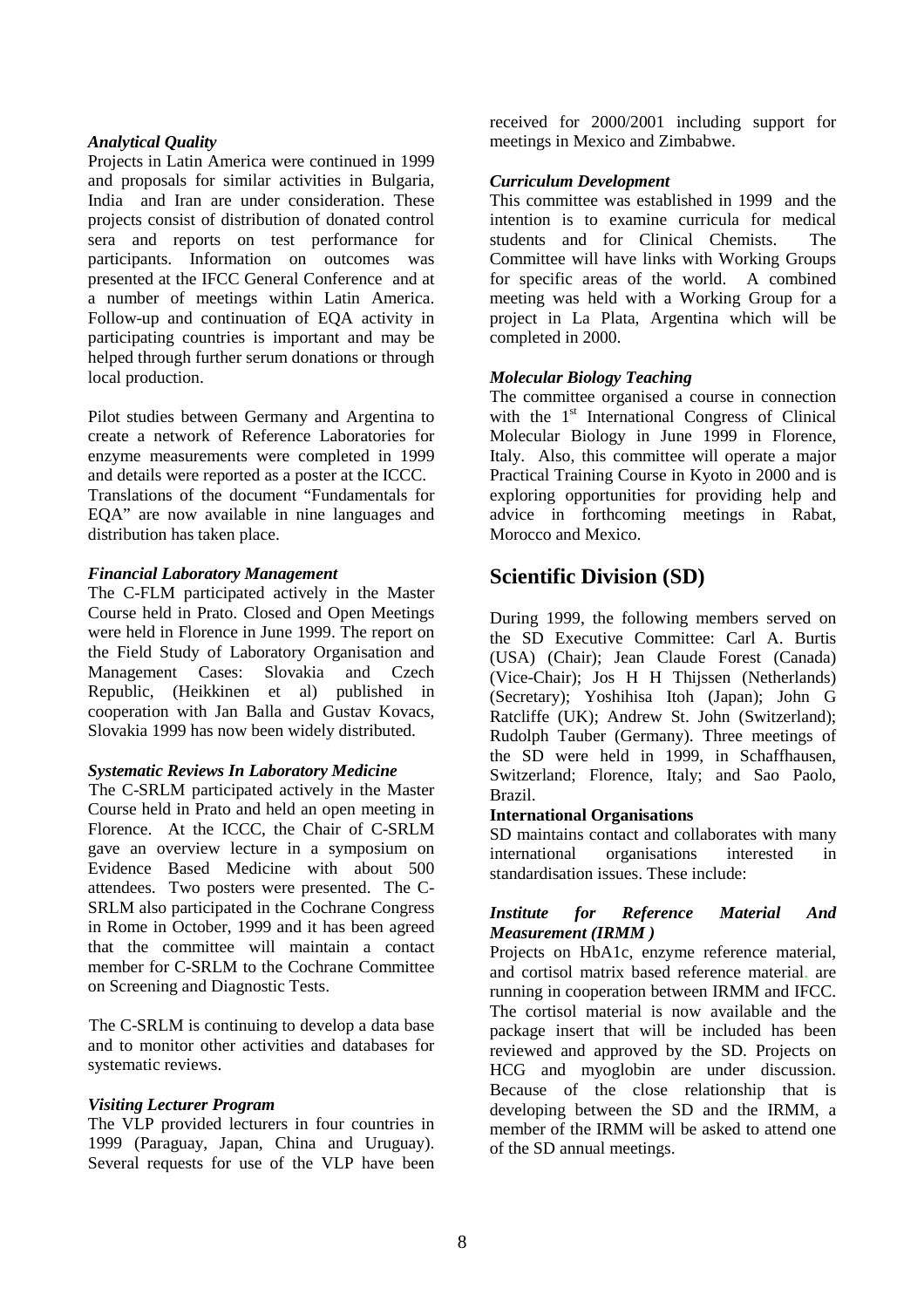#### *National Committee for Clinical Laboratory Science (NCCLS)*

It has been agreed that there will be continued cooperation; the two organisations will exchange project proposals to prevent unnecessary duplication of efforts. In addition, the NCCLS will inform the IFCC of ongoing ISO/TC-212 activities

#### *National Institute Of Biological Standards And Control (NIBSC)*

NIBSC has evaluated the PSA preparations developed by Dr Thomas Stamey and the IFCC C-PSA and has recommended that WHO accept them as International Standards.

#### *International Union Of Biochemistry And Molecular Biology (IUBMB)*

A symposium on molecular biology was organised in Florence as a joint effort between the IFCC and IUBMB.

#### *International Association for Therapeutic Drug Monitoring And Clinical Toxicology (IATDMCT)*

The leadership of the IFCC and IATDMCT met at the ICCC in Florence and agreed to close their joint committee. In its place they agreed to start a series of working groups on items of specific interest to the two organisations. The first will be a WG on immunosuppressive drugs. The IFCC/SD organised a symposium at the International Congress of the IATDMCT in Cairns, Australia, Sept 13-17, 1999. During this Congress, it was agreed to organise a joint scientific session at the next IATDMCT Congress scheduled for Washington, D.C., USA in 2001.

#### *International Society Of Thrombosis And Haemostasis (ISTH)*

On behalf of the IFCC and the SD, Mathias Müller gave a presentation at the Scientific and Standardisation Committee (SSC) of the International Society on Thrombosis and Haemostasis (ISTH) during the Congress held in Washington, DC in August 1999.

#### **International And Regional Congresses**

During the XVII International Congress Of Clinical Chemistry, symposia were presented by SD Committees on Molecular Biology Techniques and Standardisation of Flow Cytometry. In addition, the Chairs of SD Committees and Working Groups presented 22 posters and organised 16 open and 6 working meetings.

The SD presented a Workshop entitled "Future trends in Laboratory Medicine" at the XX World Congress Of Pathology And Laboratory Medicine Sao Paulo, Brazil 1999

Two members of the SD have been invited to serve on the Organising Committee of the XVIII Congress in Kyoto, 2002, and contact has been made with organisers of regional meetings including the Arab Federation of Clinical Biology Congress in Rabat, Morocco, 2000, the 9th Asian-Pacific Congress of Clinical Chemistry, New Delhi, India  $2001$  and the  $14<sup>th</sup>$  European Congress Of Clinical Chemistry and Laboratory Medicine, Prague 2001.

## **Committees**

## *Advanced Technology (C-AT)*

This Committee has been converted into a Working Group on Microtechnology with Larry Kricka as Chair.

## *Nomenclature, Properties And Units (C-NPU)*

Three further C-NPU documents have been accepted as Technical Reports: these are on Properties and Units in Clinical Bacteriology, in Clinical Pharmacology and Toxicology, and in Clinical Allergology. Endorsement of these documents from other relevant international organisations has been requested; the American Academy of Asthma and Allergology has endorsed the third of these. Documents will be sent for publication on the IFCC-IUPAC Website (www.ifcc-iupac.suite.dk).

Xavier Fuentes-Arderiu has stepped down as Chair of the C-NPU and Urban Forsum will serve as the new Chair. Members of the C-NPU will continue to participate in the activities of the subcommittees of the Joint Committee on Guidelines in Metrology (JCGM) under the umbrella of the International Organisation for Standardisation (ISO).

#### *Molecular Biology Techniques In Clinical Chemistry (C-MBT)*

Christine Mannhalter is the new chair of the Committee and three new members have joined it. The national societies and Corporate Members have been contacted and asked to confirm or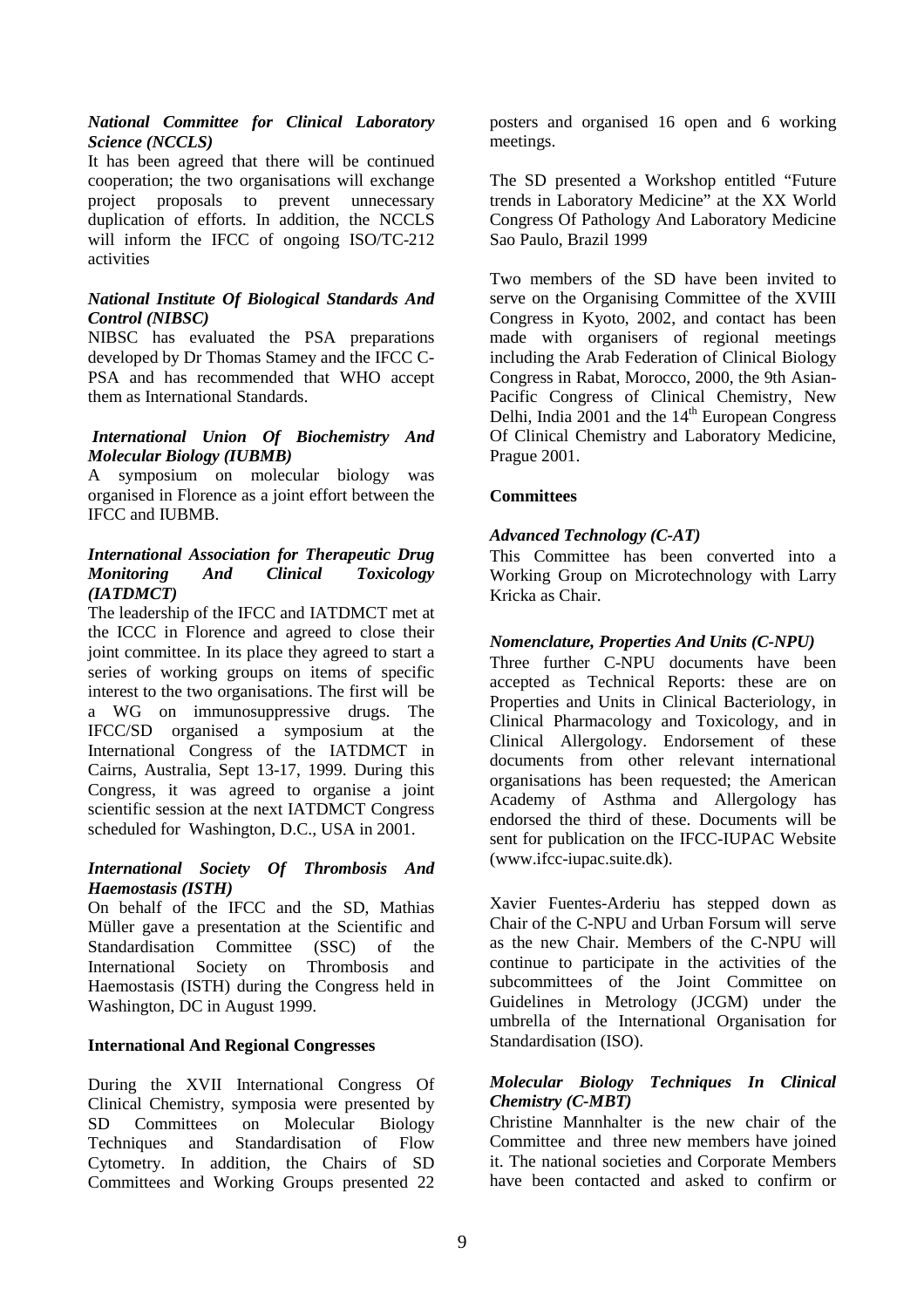nominate their Associate Members to this Committee. The following projects are either in progress or being considered:

- Data collection regarding the use of nucleic acid diagnostics in clinical chemical laboratories. A questionnaire has been prepared to assess the status of nucleic acid techniques in clinical laboratories. Using an earlier draft, a pilot study was conducted in Finland; the questionnaire has been modified and a worldwide survey is now being conducted.
- External Quality Control Programs.
- Reference material for nucleic acid diagnostics.
- Standardisation of pre-analytical procedures.
- Nomenclature.

The C-MBT organised and presented a symposium at the ICCC in Florence, Italy.

## *Plasma Proteins (C-PP)*

The project on calibration of BCR CRM 470 for immunoglobulin IgG subclasses continues. In addition, the soluble transferrin receptor is being considered as a candidate for value assignment. IRMM and a number of Corporate Members have expressed interest in this project.

Work on reference intervals for serum proteins, based on values assigned to CRM 470, has been conducted in Sweden. The same protocol will be used to study ethnic differences in samples from UK, Italy, Hong Kong, Japan, Malaysia and Portugal.

Detailed EQA data have now been assembled from various National schemes and publications will be prepared on the introduction of CRM 470 and its impact.

## *Standardisation Of Clinical Flow-Cytometry (C-SCFC)*

The Committee organised and presented a symposium at the ICCC in Florence. In addition they published a paper on flow cytometric investigation of haematological malignancy. This Committee has been closed, effective December 31, 1999, and replaced with a Working Group on Cell Markers. The name of the new WG is "Intracellular and Cell Surface Markers" (WG-ICSM).

## *Therapeutic Drug Monitoring (C-TDM)*

As mentioned above, this Committee has been closed and replaced with a Working Group on immunosuppressive drugs.

# *Markers For Bone Turnover And Bone Disease (C-MBTBD)*

The initial goal of the C-MBTBD is to begin efforts to standardise assays for one analyte from each assay family: matrix synthesis, matrix maturation and matrix mineralisation. Proposals have been prepared for the standardisation of bone ALP and osteocalcin and are currently under review.

#### *Standardisation Of Markers Of Cardiac Damage (C-SMCD)*

A highly successful Bergmeyer Conference on Cardiac Markers was organised by the C-SMCD in Tutzing, Germany in February, 1999. The proceedings are available as Supplement 230 (1999) of the Scand. J. Clin. Lab. Invest. "Markers of Cardiac Damage – Current Status and Future Trends".

After the conference the Committee met with representatives of various interested companies and the IRMM. All companies present indicated an interest in evaluating myoglobin reference material, several companies may be able to provide suitable reference materials, and IRMM is willing to act as the coordinating centre for the project. Progress has now been made on the participation of all major companies in the evaluation of myoglobin reference material. Several companies promised to provide suitable reference materials. The Committee has prepared a detailed protocol for the evaluation of these myoglobin candidate reference materials. A questionnaire on the use of cardiac markers has been distributed to all 4,300 participants of the ICCC in Florence. Because the response rate was rather low, national societies have been asked to stimulate reactions from their members.

The AACC is working on a project on Troponin I. Six candidate materials have been tested and characterised, they will be used for the next study, scheduled for late 1999.

# *Standardisation of Coagulation Tests (C-SCT)*

This Committee was organised in 1998 and is a joint activity of the IFCC and the ISTH. The initial goal of the C-SCT is to bring together the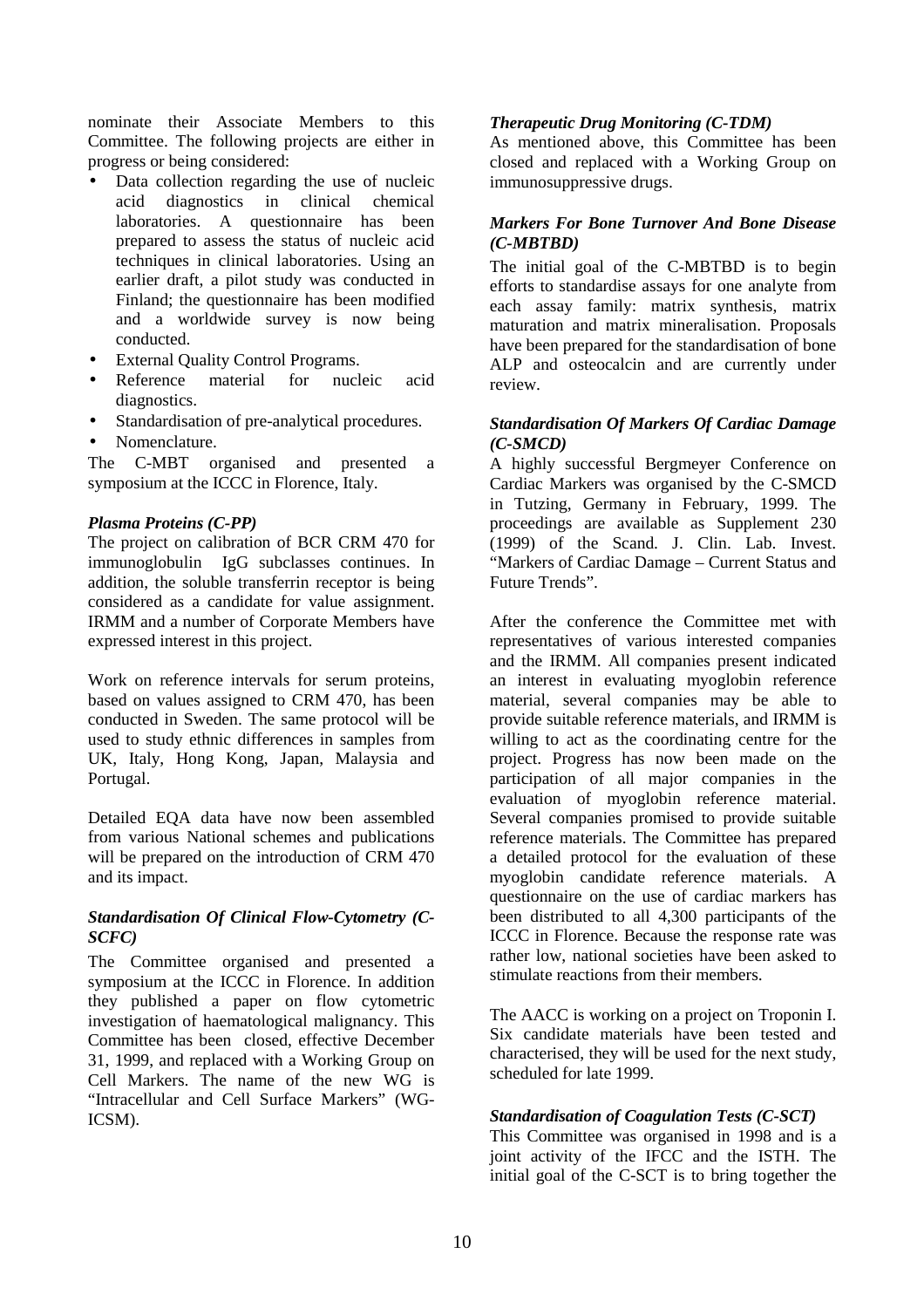expertise of IFCC in Reference Method development for substances of "traditional" clinical chemistry and the expertise of the SSC of the ISTH in the development of Reference Preparations ("Standards") to work jointly in this standardisation effort.

At a meeting in Ljubljana in 1998, basic discussions were started by the Committee with the peer committee ISTH-SSC (Scientific Standardisation of Coagulation) on defining standards on a molar base of a defined molecule instead of using activity. A draft position paper entitled "Standardisation of coagulation tests" has been written and is under review. It includes the principles of the assays, performance goals, specificity, pre-analytical factors, instrumentation, reference range establishment by reference methods and implementation.

In the areas of interest (thrombophilia, cardiovascular risk factors and markers of fibrinolysis), the C-SCT has chosen protein-C, antithrombin and fibrinogen as the analytes on which to begin standardisation efforts. For each of these subjects, a small working group will be organised consisting of one member of the C-SCT plus one member of the ISTH-SSC.

# **Working Groups**

#### *Selective Electrodes (WG-SE)*

Wolfgang Külpmann has taken over as Chair of this group. The WG has written two documents that are currently under review: on a reference method for ionised calcium, and on conventions for reporting sodium and potassium by ionselective electrodes. These have been submitted to the SD for approval and publication

#### *Standardisation Of Human Chorionic Gonadotropin (WG-SHCG)*

The goal is to assist users and manufacturers in improving the clinical utility of hCG assays by:

- Encouraging adoption of unambiguous and improved nomenclature for hCG-related molecules.
- Organising production of reference preparations for six important molecular forms of hCG [hCG, nicked hCG (hCGn),  $\alpha$ and  $\beta$ -subunits of hCG (hCG $\alpha$  and hCG $\beta$ ), nicked β-subunit (hCGβn), and β-core fragment (hCGβcf)].

• Working to improve the quality of control materials for internal and external quality assessment of hCG assays.

The WG has made significant progress in meeting these objectives. It is collaborating actively with NIBSC/WHO and several of the preparations probably will become WHO standards. Purification of the materials is complete; preliminary characterisation confirms that all preparations are of excellent quality. Further characterisation is in progress. Comparative and stability studies, coordinated by NIBSC, have begun and it is anticipated that the WHO Expert Committee for Biological Standards will consider the suitability of the preparations as international standards in autumn 2000.

#### *Standardisation of LP (a) (WG-LP (a))*

The IFCC lipoprotein(a) standardisation project aims to improve Lp(a) measurement in clinical laboratories by introducing a secondary  $Lp(a)$ reference material for use by manufacturers of diagnostic assays. In phase 2 of the project four proposed reference materials (PRMs) selected in phase 1 were compared for their analytical performance, commutability, and method harmonisation in 27 optimised Lp(a) test systems.

Results of precision and linearity testing were similar for all materials. However, among-assay harmonisation of Lp(a) values between systems varied from 11% to 22% CV. For one material, PRM 2B, 78% of systems were within ±10% of the consensus mean Lp(a) concentration, and among-assay CV was <8% for 18 immunonephelometric and immunoturbidimetric systems.

On the basis of these results and documented stability, PRM 2B will be used as the common calibrator in the final harmonisation study. It has been assigned an Lp(a) protein concentration in nmol/L using a reference Lp(a) measurement system in which a purified Lp(a) preparation of accurately defined composition was used to calibrate a standardised and validated Lp(a) assay. Provided results are satisfactory, the WG intends to put the material forward to WHO, in order to achieve the status of WHO reference reagent for  $Lp(a)$ .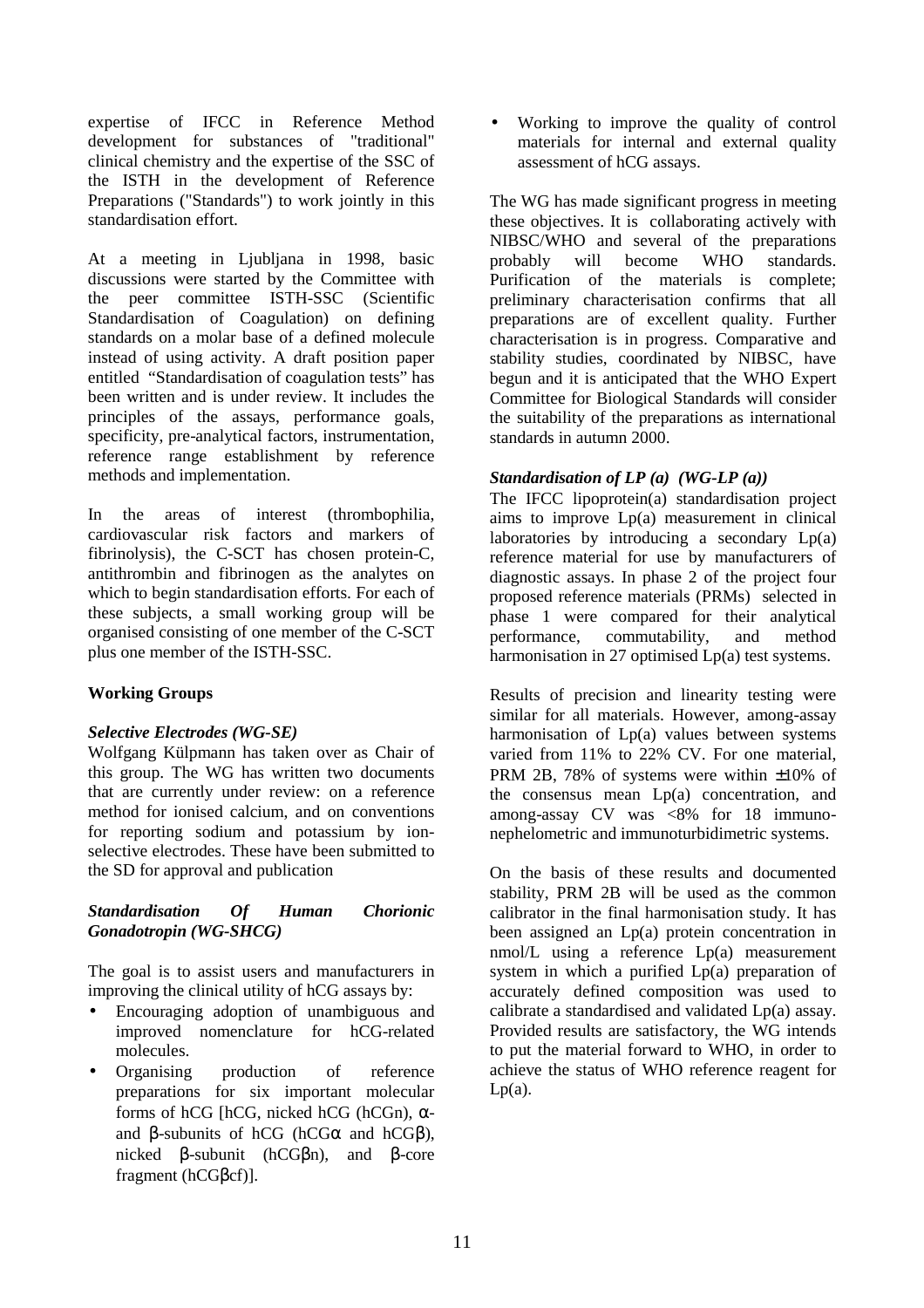#### *Standardisation of HbA1c/Glycohemoglobin (WG-HbA1c)*

The IFCC established the WG-Hb $A_{1c}$  with the goal of developing a scientifically based reference system that will act as the basis for ultimate standardisation of all  $HbA_{1c}$  assays.

An international network of 11 reference laboratories participated in a preliminary method comparison. The results were discussed in Florence. The WG is convinced that all methods can be anchored to the IFCC-system. In order to define exact relationships between all methods, a new study has been designed and has been brought to the attention of all manufacturers of reagents for glycohemoglobin. This study will comprise 40 single blood samples and 6 pools of blood. This study was planned for November 1999.

# *PSA Standardisation (WG-PSA)*

NIBSC has evaluated the Stamey/IFCC PSA preparations and found them suitable as a WHO standard. NIBSC has submitted a formal application to WHO to have the preparations considered as a WHO standard.

## *Calibrators in Clinical Enzymology (WG-CCE)*

Considerable progress has been made in developing a set of Standard Operating Procedures for the IFCC enzyme methods (CK, LD, GGT, ALT, AST, and amylase) at a reaction temperature of  $37^{\circ}$  C. In conjunction with IRMM, plans are being finalised to recertify BCR reference materials at this temperature.

AST and ALP preparations from recombinant technology are being evaluated for their commutability with patients' specimens. A multienzyme reference material containing ALP, amylase, ALT, AST, CK, LDH, GGT and lipase is being prepared using information from monoenzyme CRMS. This work is being done in collaboration with IRMM.

Effective January 1, 2000, this WG has been converted to the Committee on Calibrators In Clinical Enzymology (C-CCE)

## *Standardisation Of Cortisol Measurements (WG-SCM)*

The IFCC Working Group for Standardisation of Cortisol Measurements has prepared and validated a panel of cortisol reference materials to be used

to standardise cortisol test systems. This panel of samples consists of 35 sera obtained from 'single blood donations' whose cortisol contents have been established by an ID GC/MS method in two reference laboratories. The suite of 34 specimens have been analysed by 2 laboratories (Linda Thienpoint and Lothar Sieckmann ). The results show excellent agreement between laboratories. The specimens have been transported to IRMM and they have recently been offered to companies. The price for IFCC Corporate Members is lower than for non-members. Together with IRMM the WG is preparing documents that need to be sent with the samples and the first draft of a certificate has been made. This is the first example of jointly produced IRMM/IFCC reference materials.

# *Patient Sample Identification (WG-PSI)*

Sample misidentification can result in severe consequences for the patient. To explore this critical area of health care delivery with an integrated vision of the problem, the IFCC has organised a Working Group on Patient/Sample Identification (WG-PSI). Its first activity has been to develop a questionnaire to be used to collect information from a variety of hospitals about their system in use for sample/patient identification. Using this questionnaire, data has been collected from a variety of hospitals about their systems for patient/sample identification. Preliminary data was presented at the ICCC in Florence. This survey has been expanded internationally to determine the current status of sample identification schemes in use around the world.

#### **Conferences**

A successful Bergmeyer Conference on Cardiac Markers of Myocardial Damage was held February 1-3, 1999 in Tutzing, Germany. The next conference is scheduled in 2001 in Tutzing, on Autoimmune Diseases. The next Arnold O. Beckman European Conference is scheduled for October 12-14, 2000 in Paris. The title of the Conference is " Frontiers in Molecular Basis of Disease: Cell Biology of Neuronal Dysfunction.". The second IFCC/Roche conference has been organised for April 16-19, 2000 in Kyoto, Japan. Its topic will again be "Human Genomics: The Basis Of The Medicine Of Tomorrow."

# **Nominations Committee**

The Nominations Committee for the 1999 EB elections was chaired by Mary Burritt, with José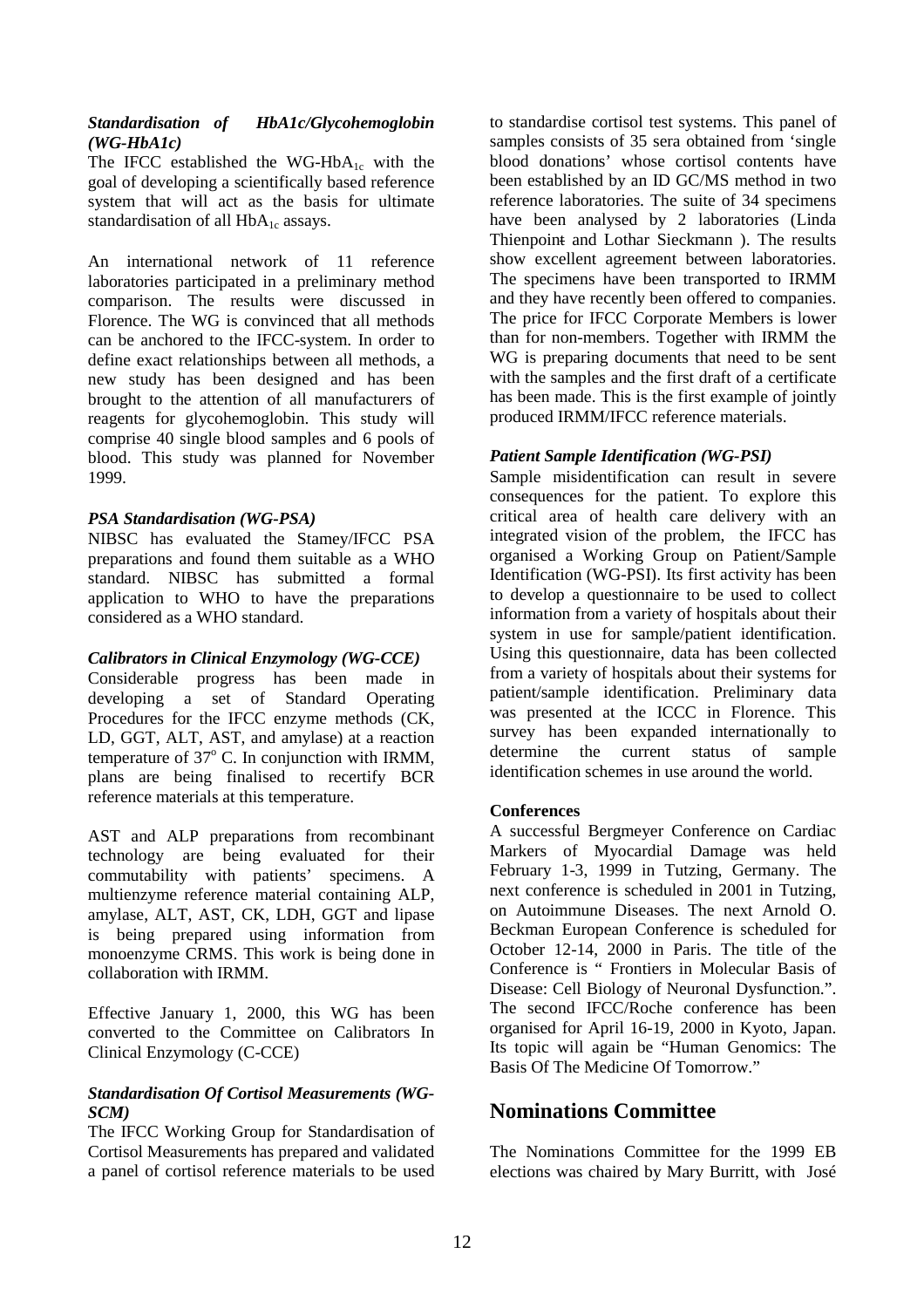Abol Corrêa, Peter Garcia-Webb, Gerard Siest and Yang Zhen-Hua as members. In consultation with the Executive Board, the Rule governing voting procedures at the Council meeting was revised to reduce the time taken in conducting the ballot. Nominations for EB officers and members were sought from Member societies and voted on at the June 1999 meeting of Council. The new procedures, which reduced the number of rounds of voting needed to reach a result, substantially improved the Council meeting by allowing more time for reports and discussion.

**Enquiries about the IFCC** may be sent to:

IFCC Office, 30 Rue Lionnois, F-54000 Nancy, France. Fax 33 3 83 32 13 22; Email thirion@ifccts.u-nancy.fr

Updated information is available at www.ifcc.org